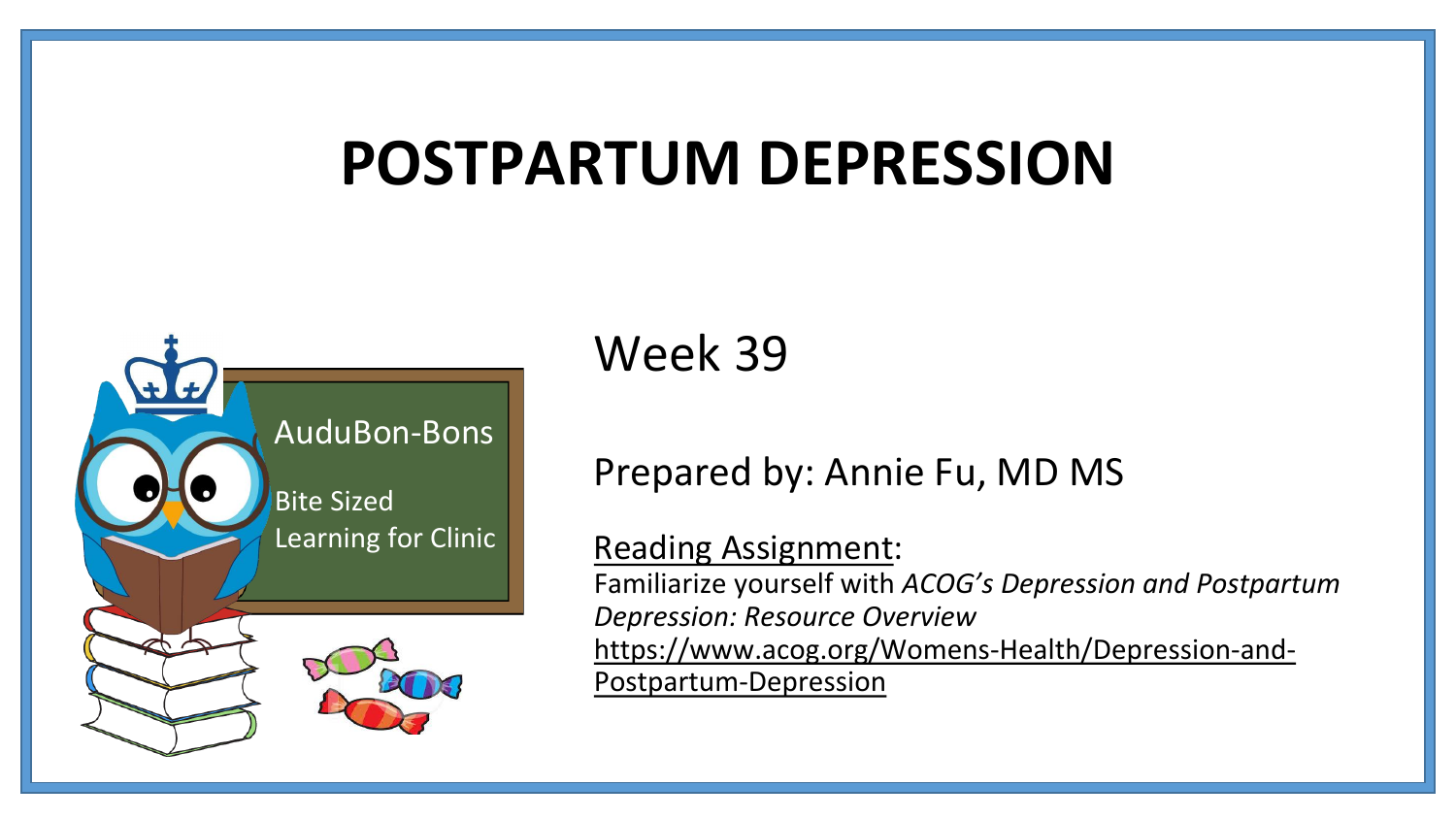# LEARNING OBJECTIVES

- Learn the definition, epidemiology, background, evaluation, and management of postpartum depression
- Understand the importance of screening patients for depression

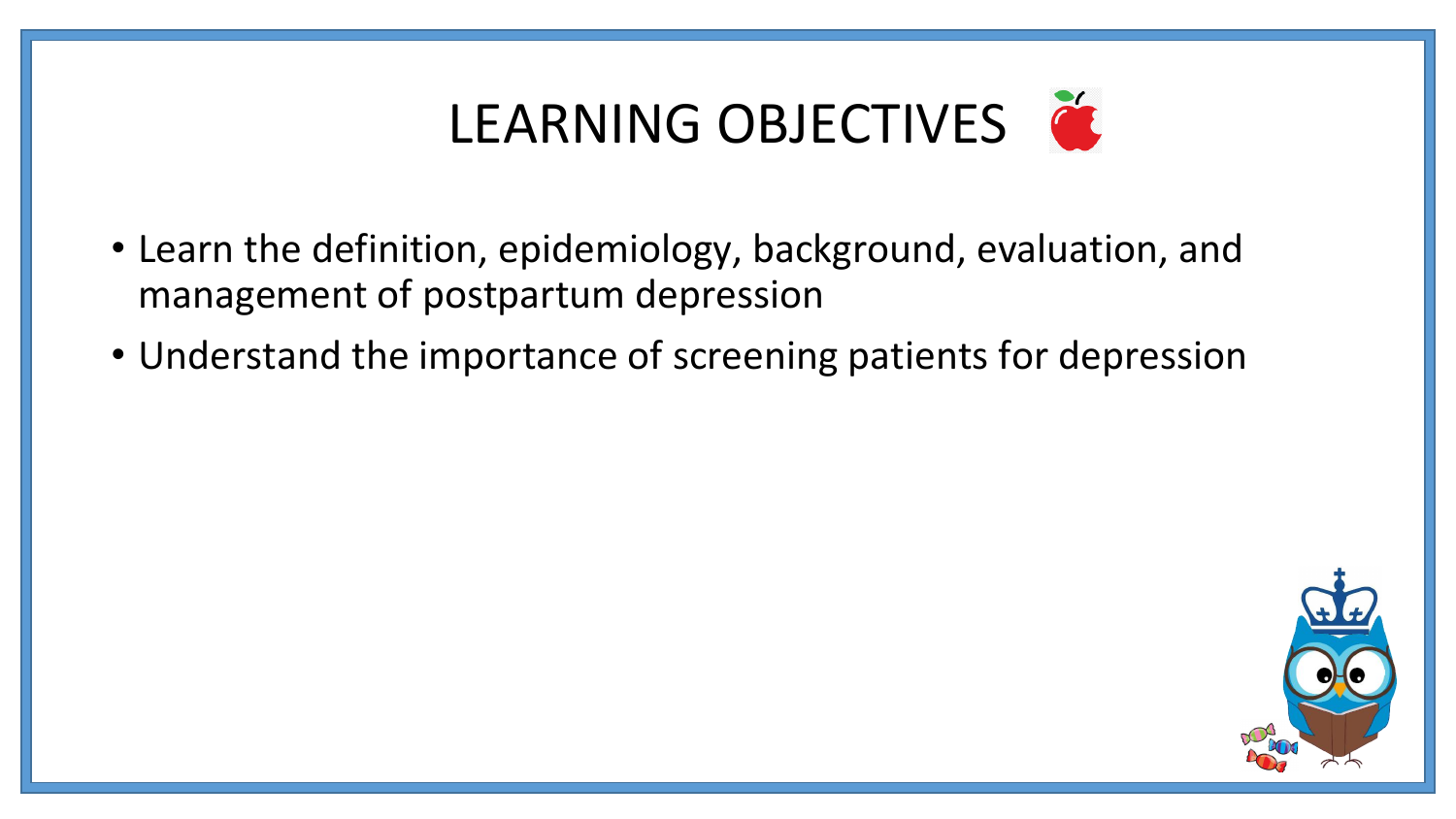## CASE VIGNETTE

- 18 yo G1P0101 presents for a postpartum visit. She reports difficulty sleeping since delivery. She also reports frequent crying episodes daily.
	- Upon further questioning, she reports a 3 week history of symptoms. She reports poor appetite and difficulty concentrating on some housework/tasks occasionally. She has missed feeding her child several times over the past few weeks. She reports feeling guilt but also concerned that doesn't feel as close to her newborn as anticipated. She is alone most days as her partner is working but he has been involved and takes over childcare whenever he is home. She denies any SI/HI.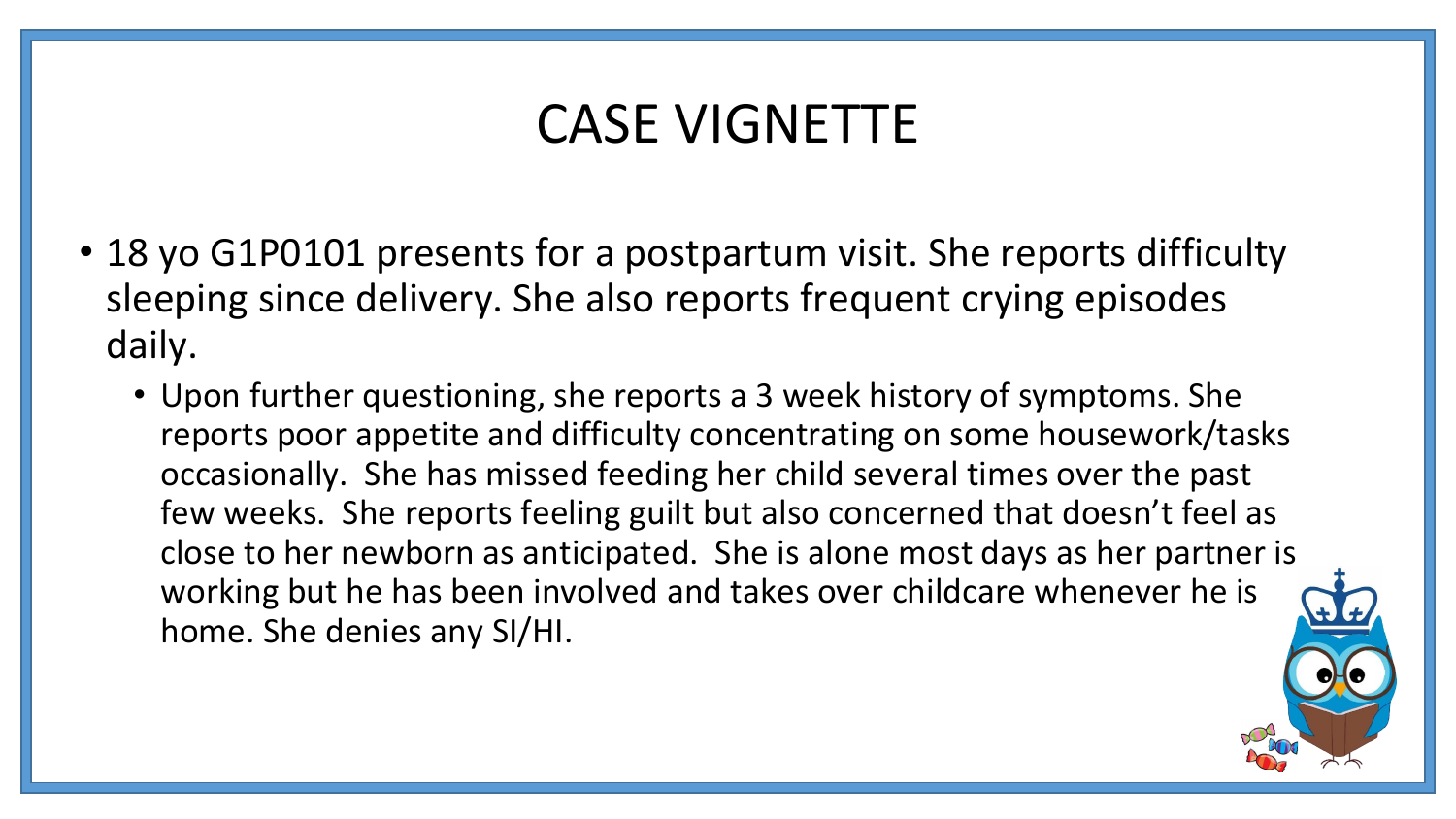# FOCUSED HISTORY

What elements of the patient's history are most important?

- **POBHx:** G1-Preterm delivery at 32 weeks for HELLP syndrome
- **GynHx:** LMP unknown, breastfeeding; no STI/abnormal paps/fibroids/cysts
- **PMH:** denies
- **PSH:** C/S x 1
- **FH:** denies
- **SH:** no toxic habits; lives with husband and child; denies IPV; **friends and family are back in DR**
- **All:** NKDA
- **Meds:** PNV

![](_page_3_Picture_10.jpeg)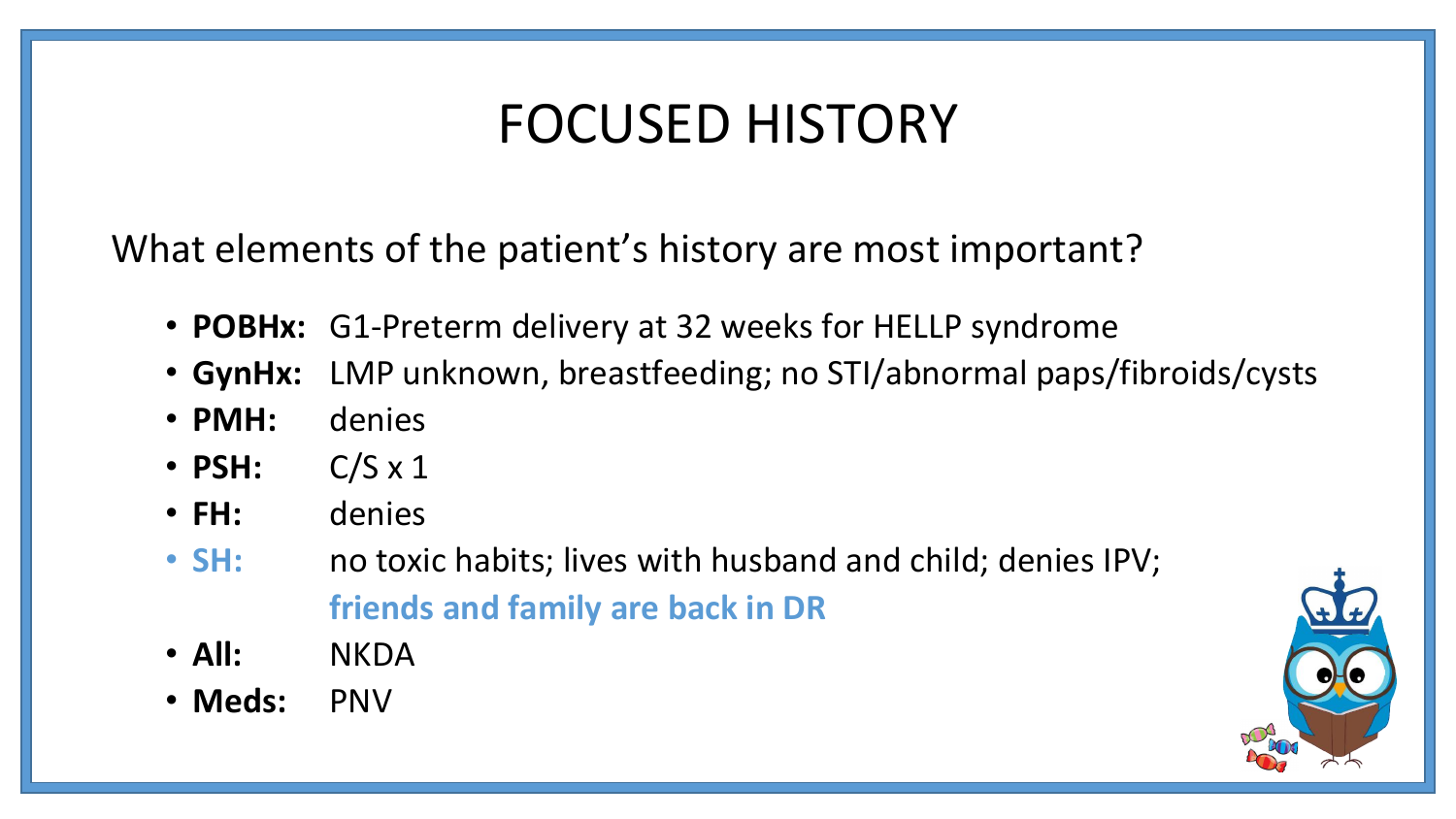## PERTINENT PHYSICAL EXAM FINDINGS

- **Vital Signs:** T 36.9, HR 90, RR 15, BP 101/66
- **General: NAD, disheveled; avoids eye contact; ignores infant's crying/distress**
- **HEENT: No thyromegaly,** oropharynx clear
- **Chest:** CTAB
- **CVS:** RRR
- **Abdomen:** NT/ND, no rebound, guarding, masses, HSM
- **GU:** NEFG; cervix WNL, no CMT; uterus 6 week size, nontender; no adnexal masses or tenderness
- **Psych: A&O x 3; slow speech, depressed affect**

![](_page_4_Picture_9.jpeg)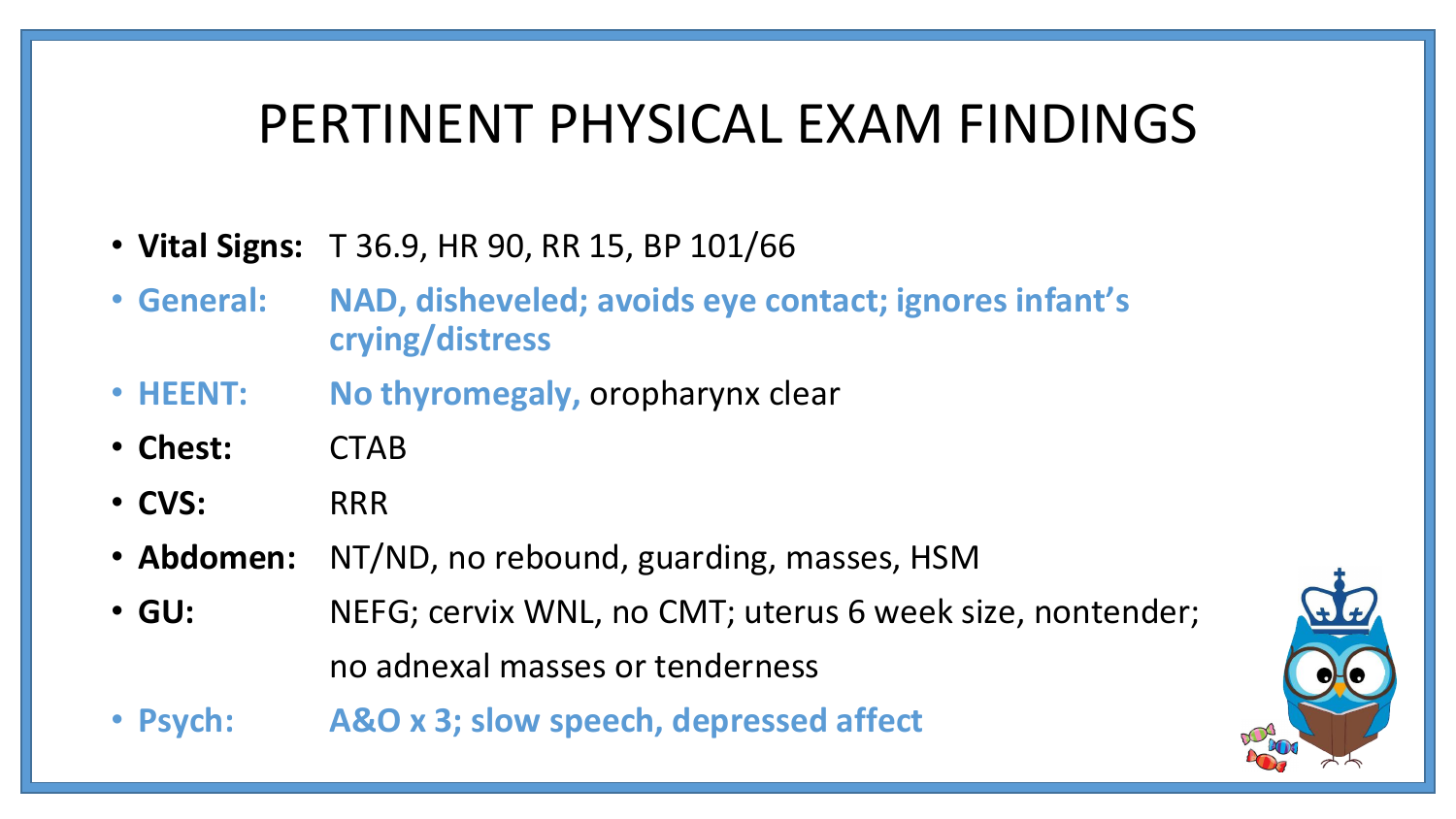# Postpartum Depression: Background

#### **Depression** is the most common mood disorder in women

- Affects women twice as frequently as men
- Initial onset peaking during *reproductive years*

#### **What is postpartum depression?**

• Major episode of depression that occurs within the first 4-6 weeks postpartum but can occur up to 1 year after delivery

#### **What is perinatal depression?**

- Major and minor depressive episodes during pregnancy or first 12 months after delivery
- VS *baby blues*: unexplained crying, trouble sleeping, eating, making choices, questioning ability to parent, frustration/anxiety with family/newborn; starts 2-3 days after childbirth and last 1-2 weeks

#### **Prevalence**

• 5-25% of PP women (14-23% of pregnant women)

**Maternal suicide** is a much more common cause of maternal mortality than providers are aware

• Symptoms are unrecognized as they are attributed to normal pregnancy and postpartum changes

![](_page_5_Picture_13.jpeg)

ACOG recommends all pregnant women be screened at least once during the perinatal period.

![](_page_5_Picture_15.jpeg)

tricians and Gynecole

![](_page_5_Picture_17.jpeg)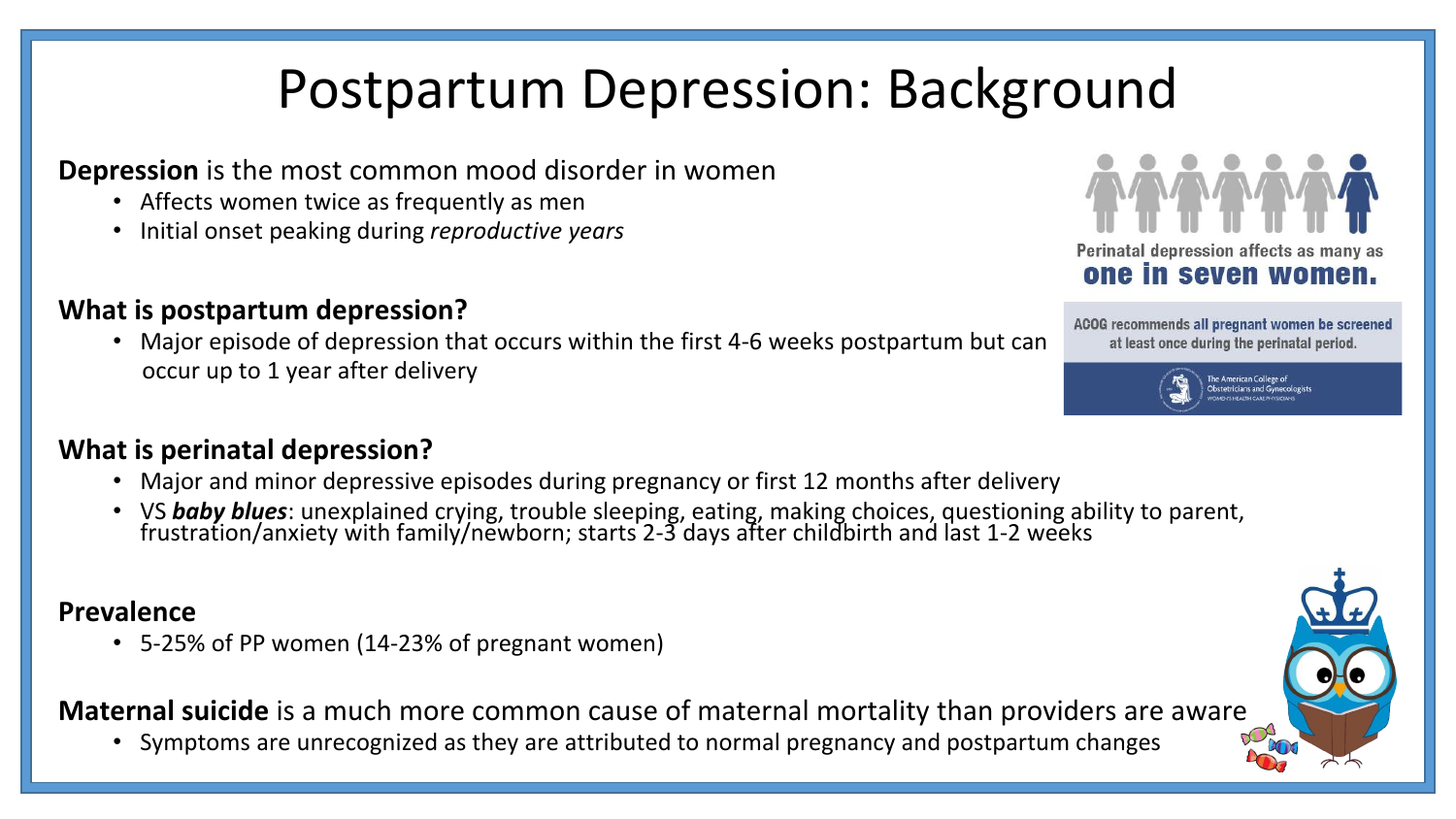# SCREENING RECOMMENDATIONS

![](_page_6_Picture_1.jpeg)

![](_page_6_Picture_2.jpeg)

*ACOG* (2018) & *American Psychiatric Association*: OB/GYNs and other OB care providers screen patients during the perinatal period **at least once** for depression/anxiety symptoms with a standardized, validated tool

- **All should perform a complete assessment of mood and emotional well-being at the postpartum visit with additional screening as indicated with symptomatic patients**
- Screening alone has known clinical benefits

![](_page_6_Picture_6.jpeg)

*USPSTF* (2016): Grade **B** recommendation – Routine screening for depression in all populations

![](_page_6_Picture_8.jpeg)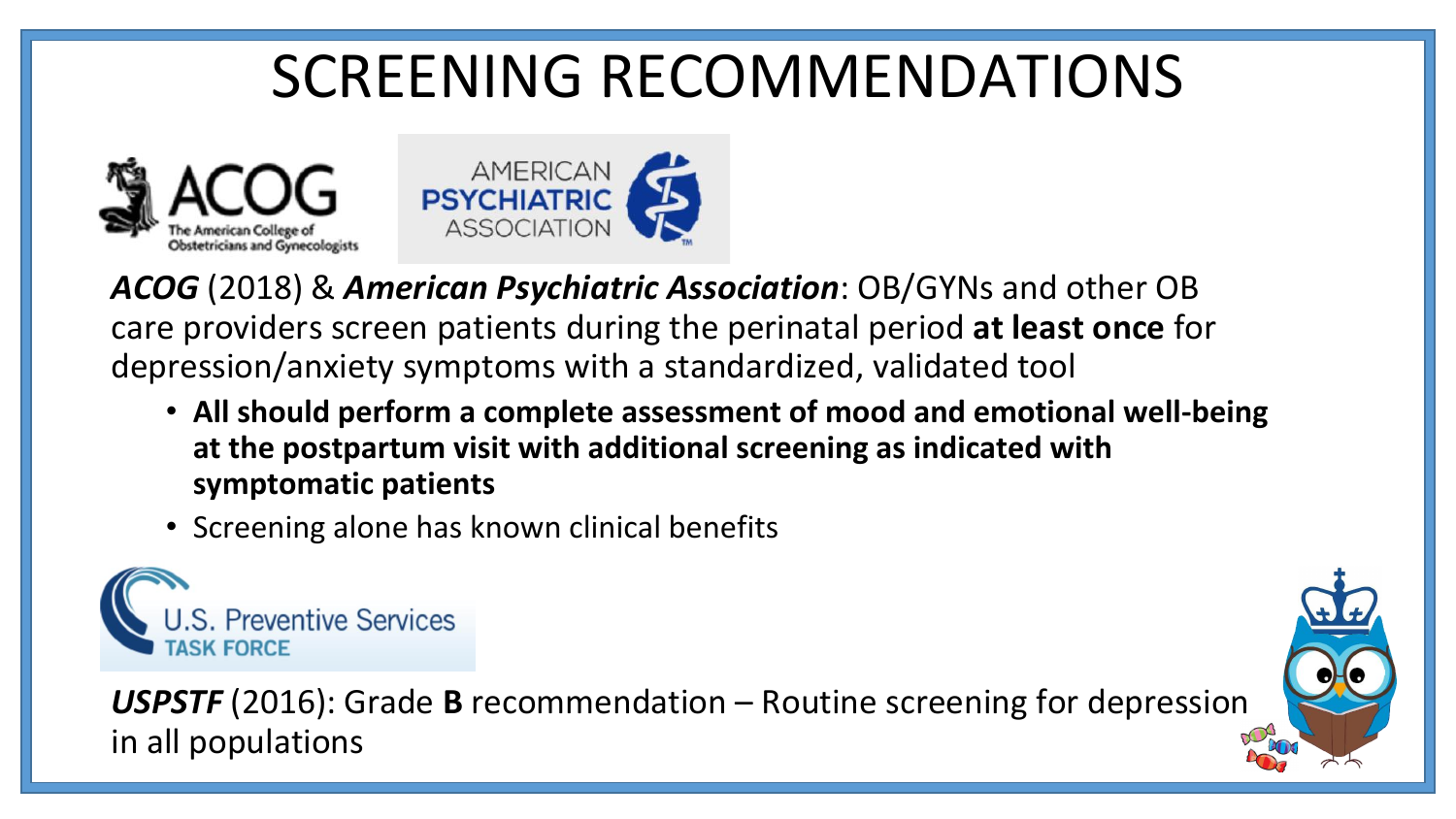# Sequelae of Untreated Maternal Depression

### **Maternal effects**

- Unhealthy coping behaviors, noncompliance, poor prenatal care, inadequate nutrition, drug and alcohol abuse, poor cognition, poor mother-infant bonding, disruption in family environment, self-injury, suicidality, psychosis
- Relapse of depression

### **Pregnancy effects**

- Possible association with adverse reproductive outcomes
	- SAB, PTD, LBW/SGA

### **Neonatal effects**

- Increased risk for irritability, less activity, less attentiveness, fewer facial expressions
- No increased risk of congenital anomalies

## **Long-term effects on offspring**

• Weak evidence for risk of developmental problems (conduct disorder, suicidal behavior, emotional instability, increased requirement for psychiatric care)

![](_page_7_Picture_12.jpeg)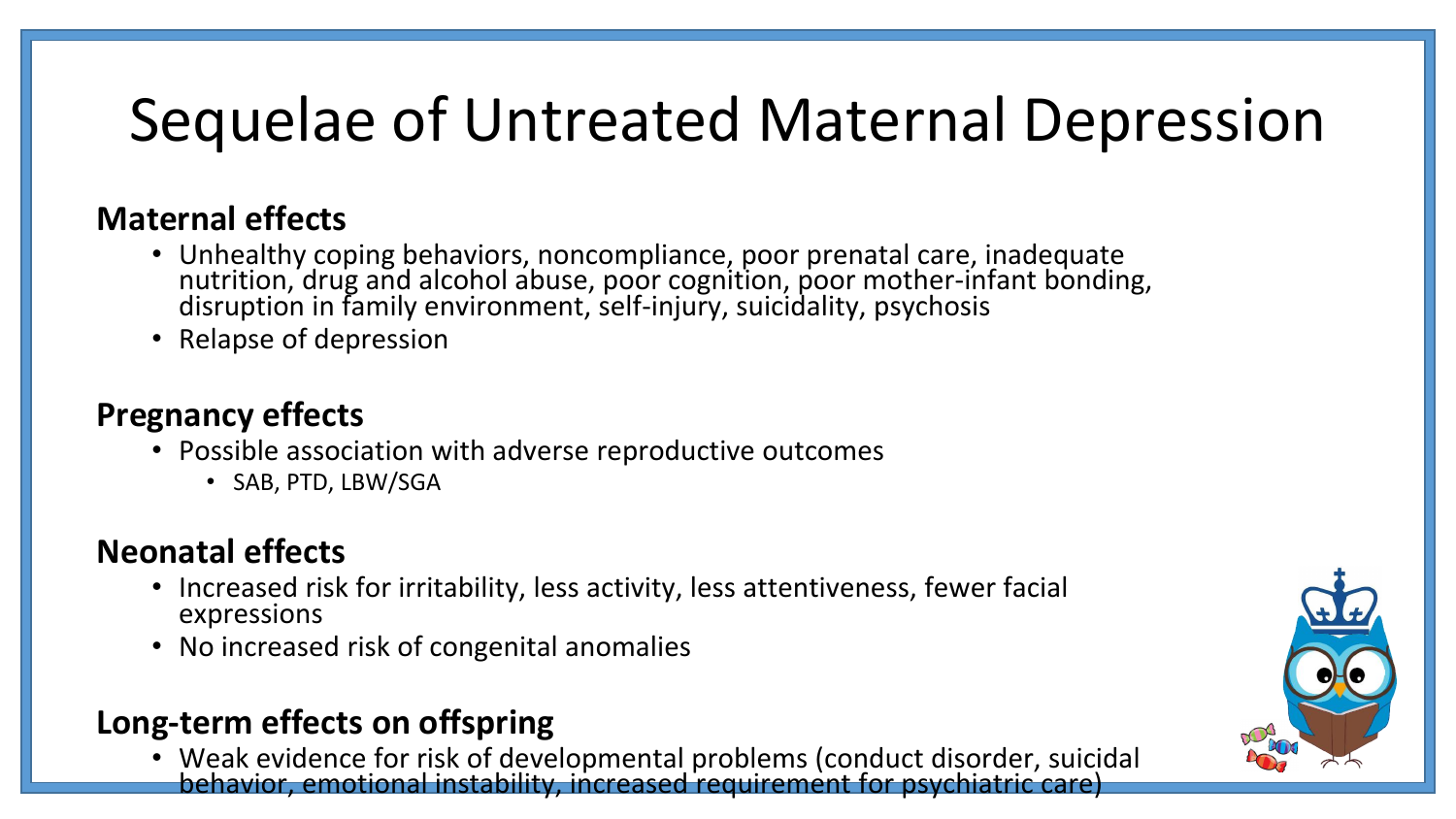# RISK FACTORS FOR DEPRESSION

## **Depression during pregnancy**

- Maternal anxiety
- Life stress
- History of depression
- Lack of social support
- Unintended pregnancy
- Medicaid insurance
- Domestic violence
- Lower income
- Lower education
- Smoking
- Single status
- Poor relationship quality

## **Postpartum depression**

- Depression during pregnancy
- Anxiety during pregnancy
- Experiencing stressful life events during pregnancy and the early postpartum period
- Traumatic birth experience
- Preterm birth/infant admission to NICU
- Low levels of social support
- Previous history of depression
- Breastfeeding problems

![](_page_8_Picture_23.jpeg)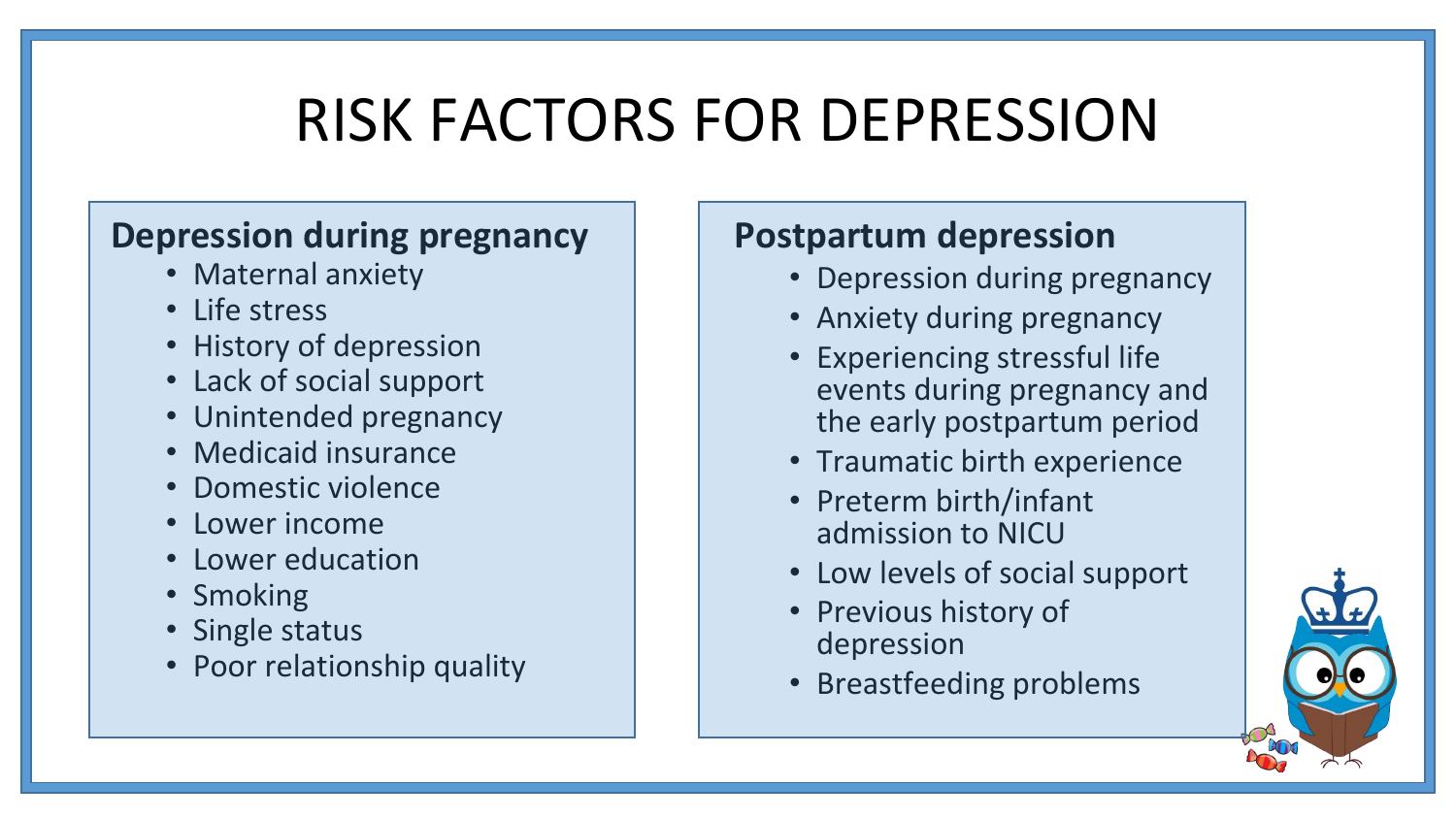## SCREENING TOOLS

#### Several validated screening instruments are utilized

Table 1. Depression Screening Tools

| <b>Screening Tool</b>                                       | Number of<br>ltems | <b>Time to Complete</b><br>(Minutes) | Sensitivity and<br>Specificity               | Spanish<br>Available |
|-------------------------------------------------------------|--------------------|--------------------------------------|----------------------------------------------|----------------------|
| Edinburgh Postnatal Depression Scale                        | 10                 | Less than 5                          | Sensitivity 59-100%<br>Specificity 49-100%   | Yes                  |
| Postpartum Depression Screening<br>Scale                    | 35                 | $5 - 10$                             | Sensitivity 91-94%<br>Specificity 72-98%     | Yes                  |
| Patient Health Questionnaire 9                              | 9                  | Less than 5                          | Sensitivity 75%<br>Specificity 90%           | Yes                  |
| Beck Depression Inventory                                   | 21                 | $5 - 10$                             | Sensitivity 47.6-82%<br>Specificity 85.9-89% | Yes                  |
| Beck Depression Inventory-II                                | 21                 | $5 - 10$                             | Sensitivity 56-57%<br>Specificity 97-100%    | Yes                  |
| Center for Epidemiologic Studies<br><b>Depression Scale</b> | 20                 | $5 - 10$                             | Sensitivity 60%<br>Specificity 92%           | Yes                  |
| Zung Self-Rating Depression Scale                           | 20                 | $5 - 10$                             | Sensitivity 45-89%<br>Specificity 77-88%     | No                   |

*Screening for perinatal depression. ACOG Committee Opinion No. 757. American College of Obstetricians and Gynecologists. Obstet Gynecol 2018;132:e208-12.*

## **COLUMBIA** EQUUMBIA UNIVERSITY

#### **PHQ2 PH9** if yes to any item of PHQ2

| Over the past two weeks, how often have you been<br>bothered by any of the following problems?                                                                                                                                                                                                                                                                                | Not at all | Several days | More than one-<br>half the days | Nearly every day |
|-------------------------------------------------------------------------------------------------------------------------------------------------------------------------------------------------------------------------------------------------------------------------------------------------------------------------------------------------------------------------------|------------|--------------|---------------------------------|------------------|
| Little interest or pleasure in doing things                                                                                                                                                                                                                                                                                                                                   |            |              |                                 |                  |
| Feeling down, depressed, or hopeless                                                                                                                                                                                                                                                                                                                                          |            |              |                                 |                  |
| $\mathcal{U} = \mathcal{U} + \mathcal{U} + \mathcal{U}$ , and $\mathcal{U} = \mathcal{U}$ , and $\mathcal{V} = \mathcal{U}$ , $\mathcal{U} = \mathcal{U}$ , $\mathcal{U} = \mathcal{U}$ , $\mathcal{U} = \mathcal{U}$ , $\mathcal{U} = \mathcal{U}$ , $\mathcal{U} = \mathcal{U}$ , $\mathcal{U} = \mathcal{U}$ , $\mathcal{U} = \mathcal{U}$ , $\mathcal{U} = \mathcal{U}$ , |            |              |                                 |                  |

*Kroenke, K., Spitzer, R.L., Williams, J.B. (2003). The Patient Health Questionnaire-2: validity of a two-item depression screener. Medical Care, 41:1284–92.*

#### **C-SSRS** (Columbia-Suicide Severity Rating Scale)

![](_page_9_Picture_10.jpeg)

*Posner, K. (n.d.). Columbia‐Suicide Severity Rating Scale (C‐SSRS) Columbia University Medical Center; Center for Suicide Risk Assessment. Retrieved from http://www.cssrs.columbia.edu/*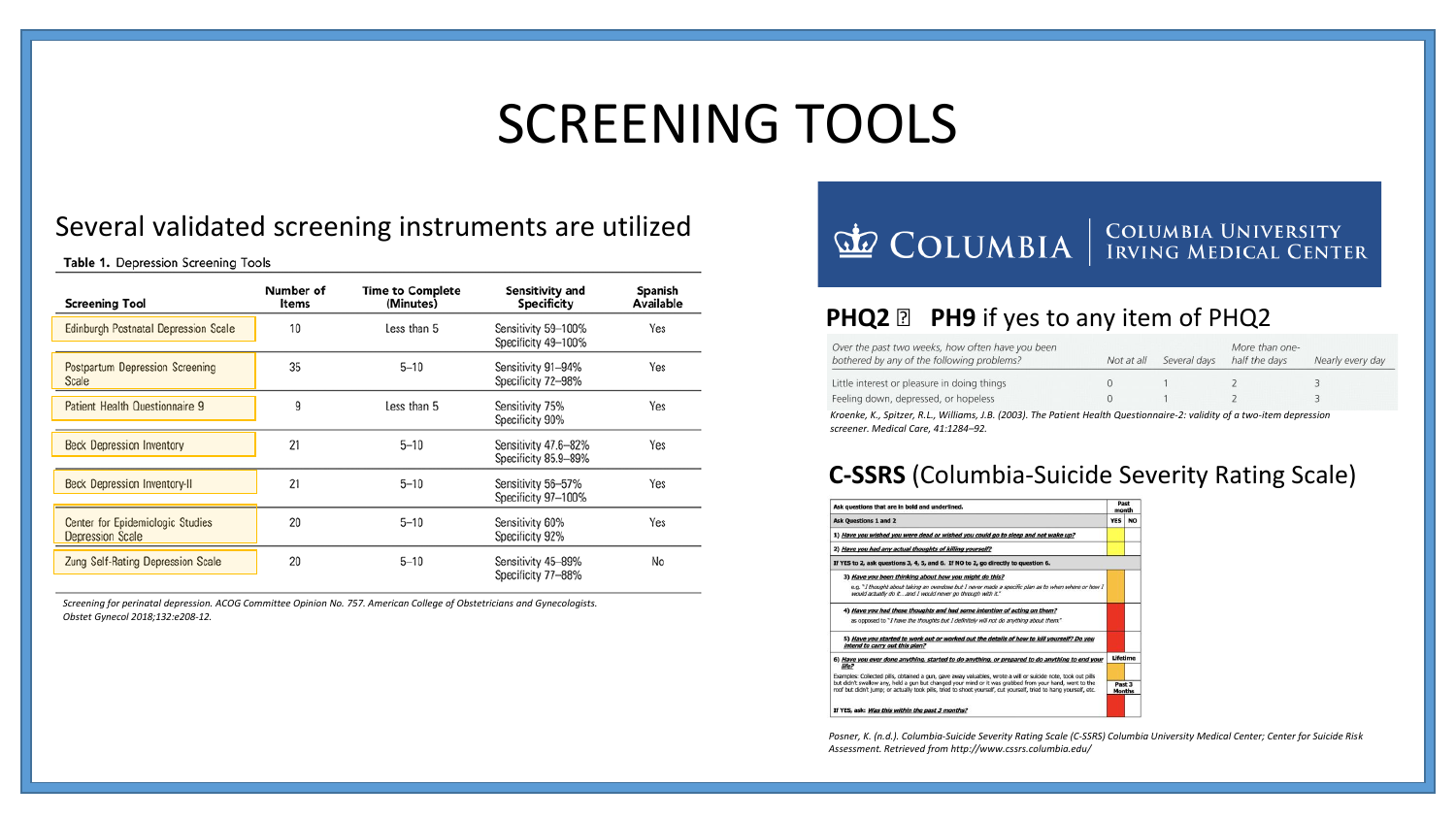# EVALUATION

- Administration of screening tool
- History and physical exam
	- Mental Status Examination
		- Appearance
		- Speech
		- Behavior
		- Cooperativeness
		- Thought processes
		- Thought content
		- Perceptions
		- Mood
		- Affect
		- Memory
		- Orientation/Attention
		- Insight/Judgment
	- Social History
		- Assess safety

Remember: **SIGECAPS**! **S**leep **I**nterest **G**uilt **E**nergy **C**oncentration/**C**ognition, **A**ppetite **P**sychomotor symptoms, **S**uicide (/HI)

![](_page_10_Picture_19.jpeg)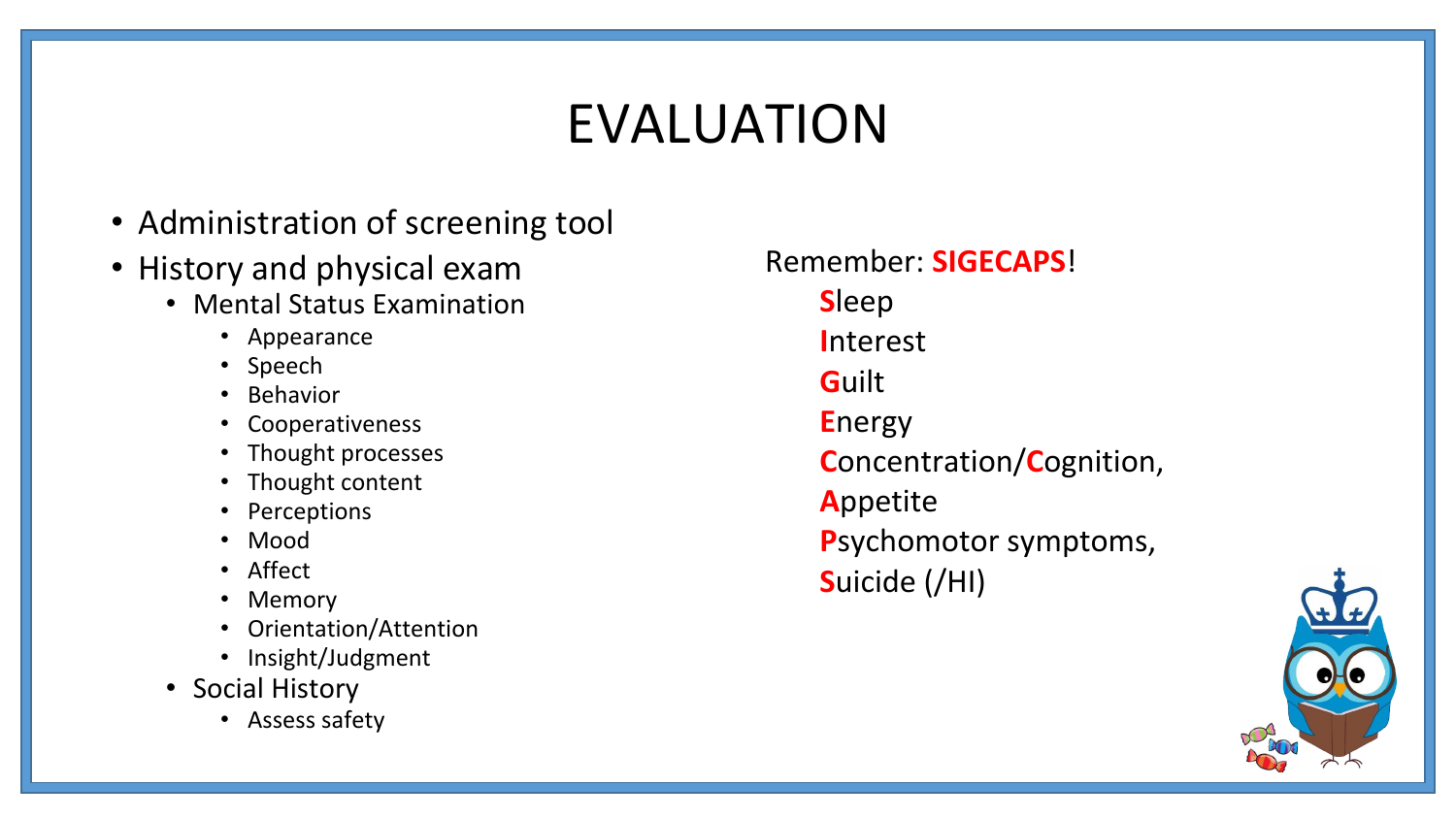## MANAGEMENT

- Referral to Social Worker on site, Psychiatrist
- Referral to the ED for inpatient admission in those with acute psychosis, SI/HI
- Counsel patient on the R/B/A of management of depression, R/B/A of common medications used (both during pregnancy and during lactation)

| <b>Generic Name</b>               | <b>Trade Name</b> | <b>Pregnancy Risk</b><br>Category <sup>†</sup> | <b>American Academy</b><br>of Pediatrics Rating <sup>‡</sup> | <b>Lactation Risk</b><br>Category <sup>§</sup> |  |  |  |  |  |
|-----------------------------------|-------------------|------------------------------------------------|--------------------------------------------------------------|------------------------------------------------|--|--|--|--|--|
| Antidepressants (continued)       |                   |                                                |                                                              |                                                |  |  |  |  |  |
| Other Antidepressants (continued) |                   |                                                |                                                              |                                                |  |  |  |  |  |
| Trazodone                         | <b>Desyrel</b>    | $C_m$                                          | Unknown, of concern                                          | L2                                             |  |  |  |  |  |
| Venlafaxine                       | Effexor           | $-m$                                           | N/A                                                          | L3                                             |  |  |  |  |  |

![](_page_11_Picture_5.jpeg)

*Use of psychiatric medications during pregnancy and lactation. ACOG Practice Bulletin No. 92. American College of Obstetricians and Gynecologists. Obstet Gynecol 2008;111:1001–20.*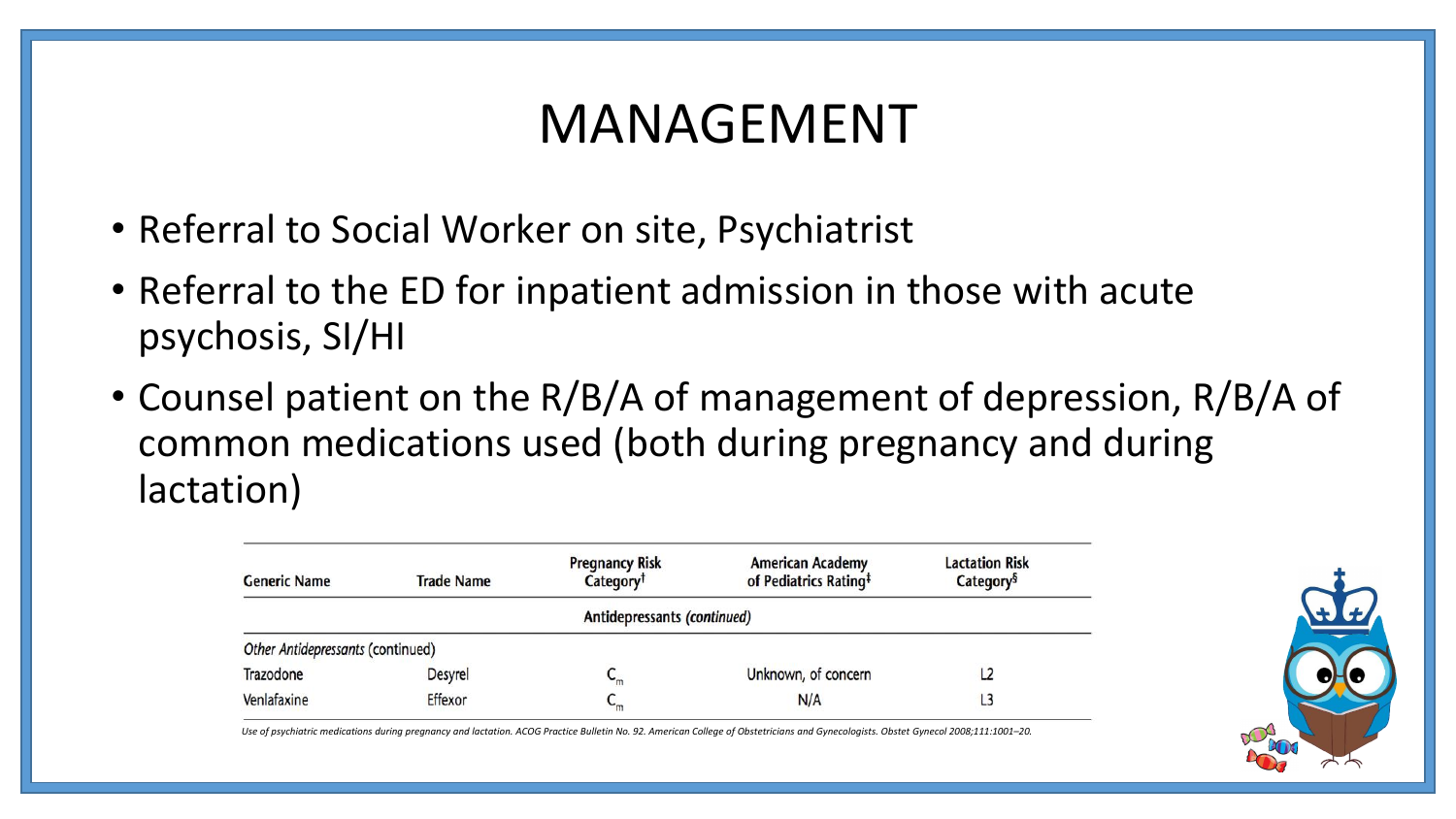![](_page_12_Figure_0.jpeg)

*Yonkers K et al. "The management of depression during pregnancy: a report from the American Psychiatric Association and the American College of Obstetrician and Gynecologists." Obstet Gynecol 2009 (reaffirmed 2014); 114 (3): 703-713.*

![](_page_12_Picture_2.jpeg)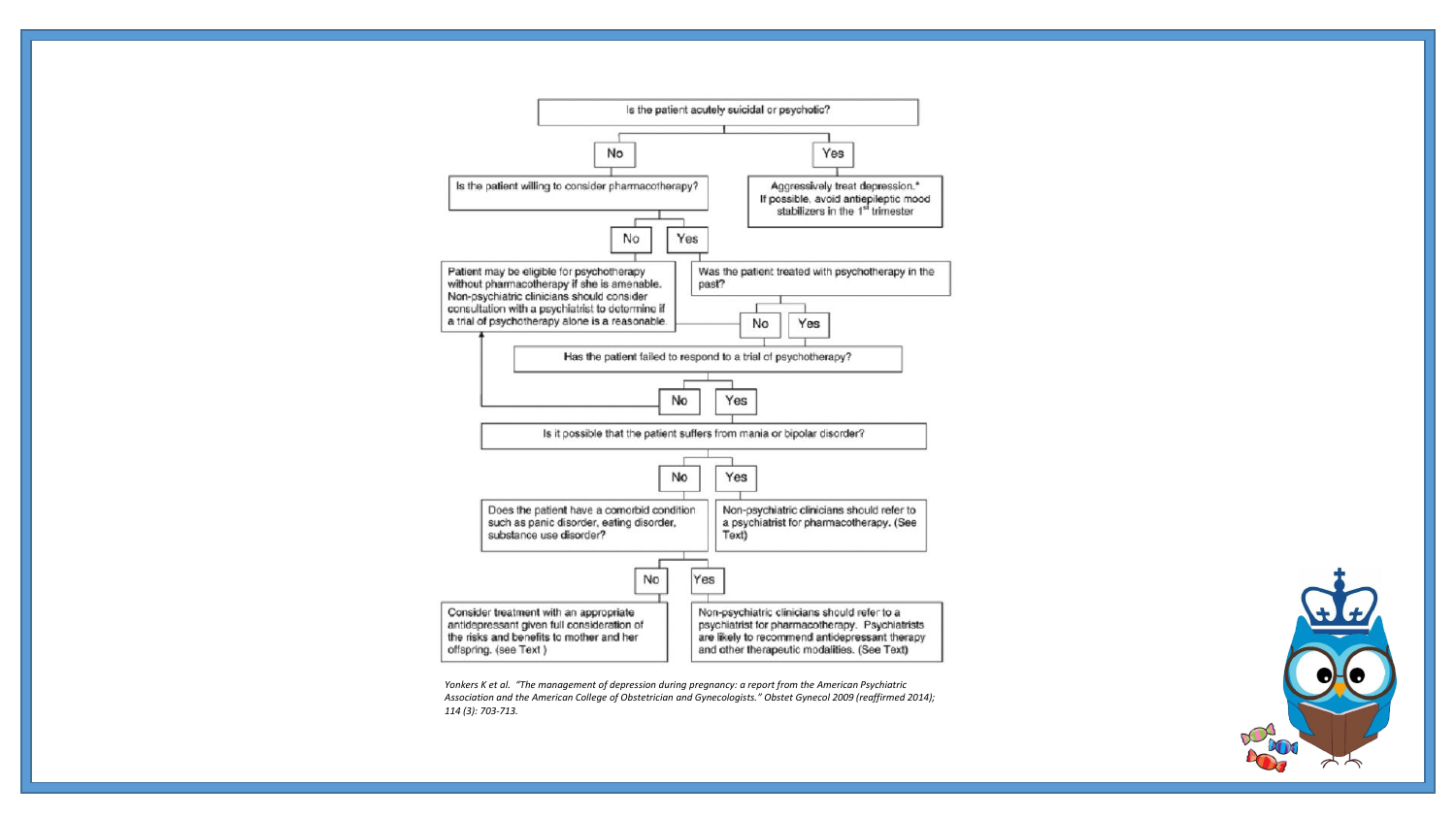# TAKE HOME POINTS

- **Depression** is the most common mood disorder and has significant morbidity/mortality if unrecognized and untreated
- All OB/GYN providers should **screen patients during the postpartum visit for postpartum depression** and **at least once during the perinatal period** 
	- PP depression can be missed due to assumptions that symptoms are secondary to life changes from parenthood
- Screening itself can be beneficial
- Use a validated **screening tool**
- Refer to patient for **psychiatric treatment** as indicated

![](_page_13_Picture_7.jpeg)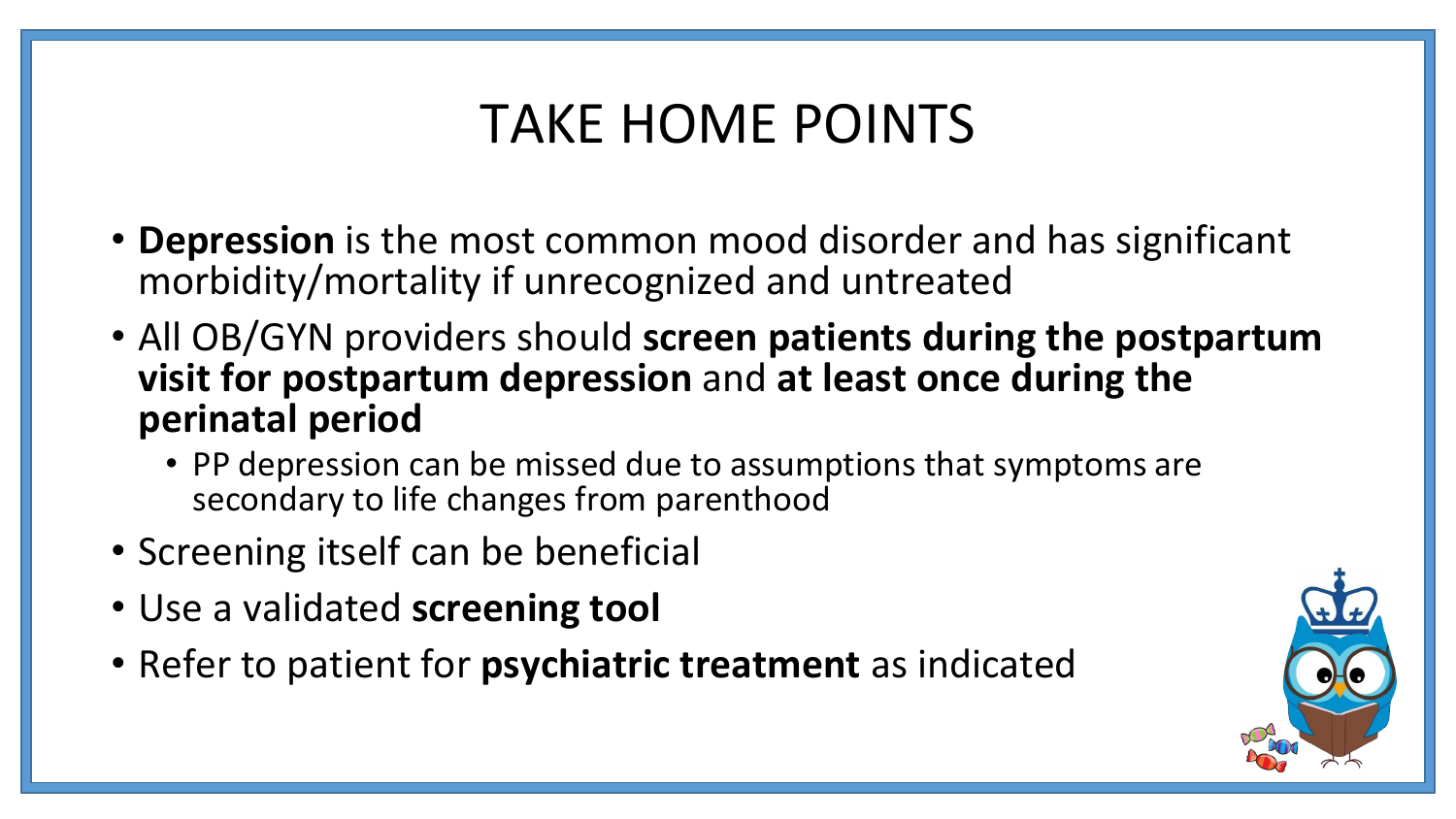## BILLING AND CODING

- Diagnoses:
	- F53.0, Postpartum depression
	- F32.9, Major depressive disorder, single episode, unspecified
- CPT Code
	- Established outpatient visit: at least 99213 (higher if attending sees patient with you)
	- New outpatient visit: at least 99203 (higher if attending sees patient with you)

![](_page_14_Picture_7.jpeg)